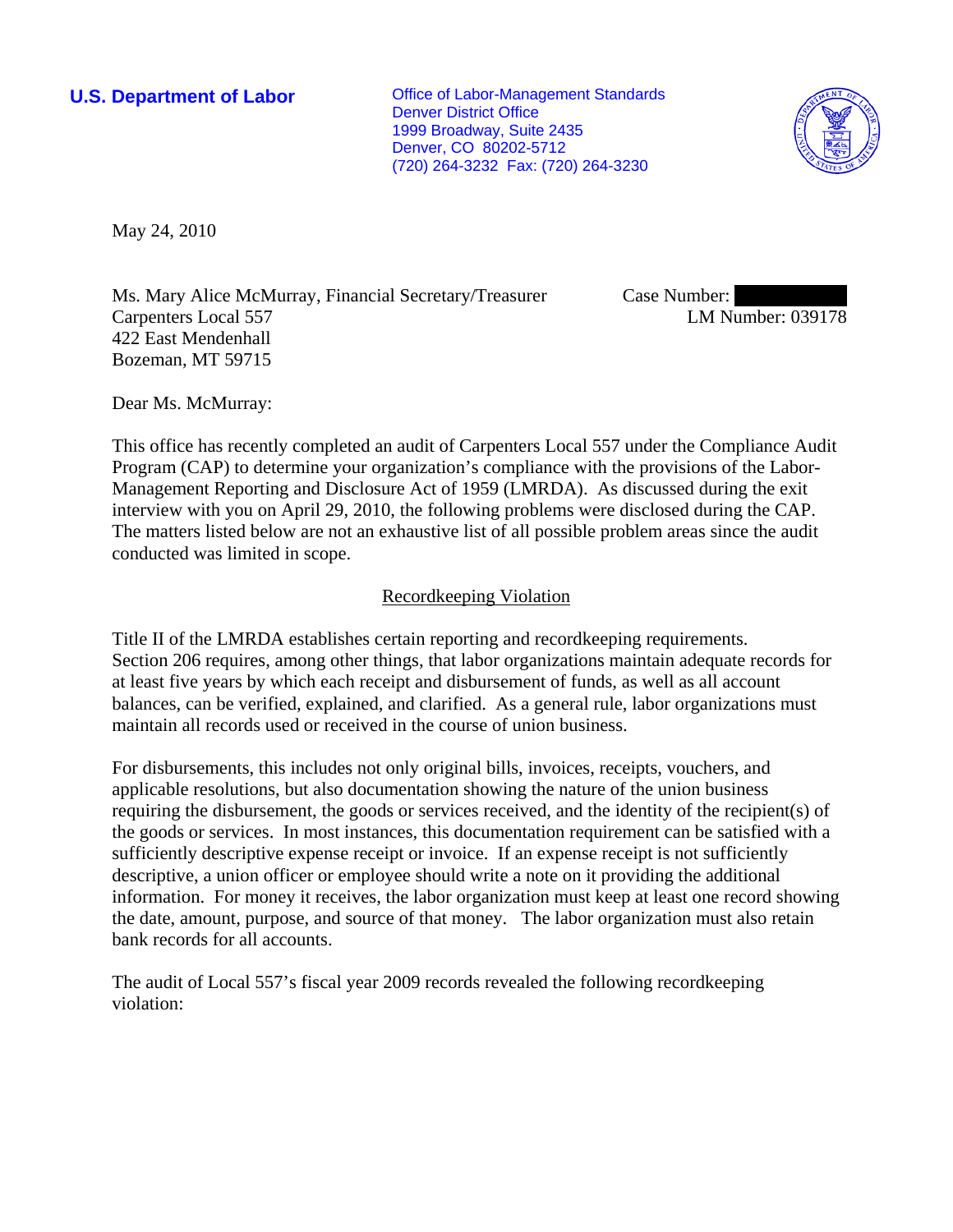## Voided Check

Local 557 did not retain adequate documentation for a check voided by union officers. Specifically, check number  $\int$  for the 1<sup>st</sup> Security Bank checking account was voided and not retained.

As noted above, labor organizations must retain original receipts, bills, and vouchers for all disbursements as well as original checks voided. The president and financial secretary (or corresponding principal officers) of your union, who are required to sign your union's LM report, are responsible for properly maintaining union records.

Based on your assurance that Local 557 will retain adequate documentation in the future, OLMS will take no further enforcement action at this time regarding the above violations.

## Reporting Violation

The audit disclosed a violation of LMRDA Section 201(b), which requires labor organizations to file annual financial reports accurately disclosing their financial condition and operations. The Labor Organization Annual Report Form LM-3 filed by Local 557 for the fiscal year ended June 30, 2009, was deficient in the following area:

Disbursements to Officers (LM-3)

Local 557 did not include some reimbursements to officers totaling at least \$3,000 in the amounts reported in Item 24 (All Officers and Disbursements to Officers). It appears the union erroneously reported these payments in Item 54 (Other Disbursements). The union must report the total of all other direct and indirect disbursements to each officer other than salary, including allowances, disbursements which were necessary for conducting official business of your organization, and disbursements essentially for the personal benefit of the officer and not necessary for conducting official business of your organization.

I am not requiring that Local 557 file an amended LM report for 2009 to correct the deficient items, but Local 557 has agreed to properly report the deficient items on all future reports it files with OLMS.

I want to extend my personal appreciation to Carpenters Local 557 for the cooperation and courtesy extended during this compliance audit. I strongly recommend that you make sure this letter and the compliance assistance materials provided to you are passed on to future officers. If we can provide any additional assistance, please do not hesitate to call.

Sincerely,

Investigator

||||||||||| ||||||||||||||||||